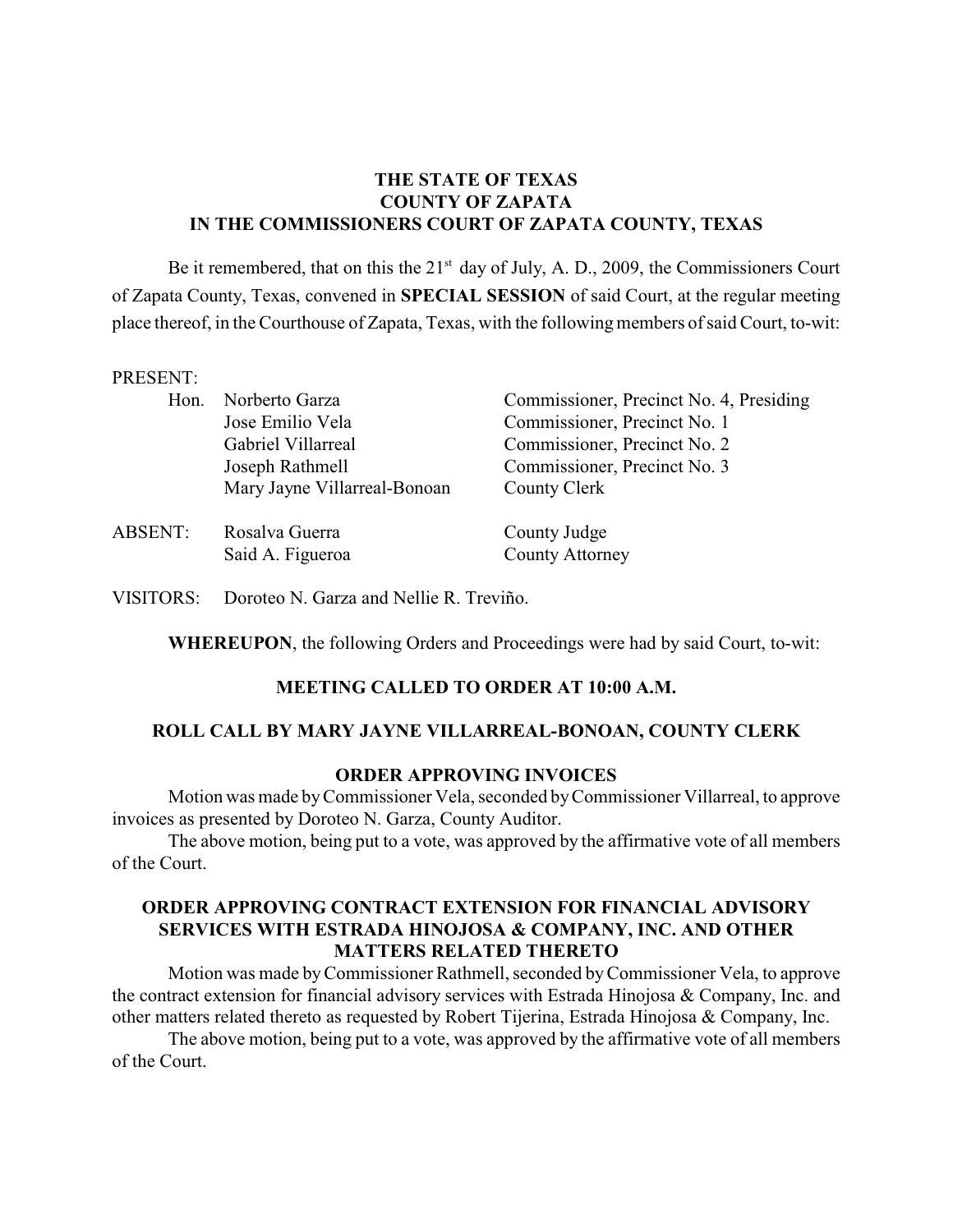# **ORDER RESCINDING MOTION TO AWARD BID TO ELIZONDO CONSTRUCTION FOR DEMOLITION AND RECONSTRUCTION OF LITTLE LEAGUE CONCESSION STAND, RESTROOM AND SIDEWALKS**

Motion was made byCommissioner Vela, seconded by Commissioner Villarreal, to rescind the motion to award bid to Elizondo Construction for the demolition and reconstruction of the Little League concession stand, restroom, and sidewalks as requested by Norberto Garza, County Commissioner, Pct. 4.

The above motion, being put to a vote, was approved by the affirmative vote of all members of the Court.

### **ORDER APPROVING ADVERTISING FOR BIDS FOR DEMOLITION AND RECONSTRUCTION OF LITTLE LEAGUE CONCESSION STAND, RESTROOM AND SIDEWALKS AND PRECINCT ONE CONCESSION STAND FACADE**

Motion was made by Commissioner Vela, seconded byCommissioner Villarreal, to approve advertising for bids for the demolition and reconstruction of the Little League concession stand, restroom, and sidewalks and Precinct One concession stand facade as requested by Norberto Garza, County Commissioner, Pct. 4.

The above motion, being put to a vote, was approved by the affirmative vote of all members of the Court.

### **ORDER APPROVING PURCHASE OF PA SYSTEM FOR LITTLE LEAGUE PARK CONCESSION STAND**

Motion was made by Commissioner Rathmell, seconded by Commissioner Villarreal, to approve purchase of a PA system for the Little League Park concession stand, to be paid from Pct. 4 Parks, line-item 10-004-395, amount not to exceed \$1,500.00 as requested by Norberto Garza, County Commissioner, Pct. 4.

The above motion, being put to a vote, was approved by the affirmative vote of all members of the Court.

# **ORDER ALLOWING A-PLUS PLUMBING TO PLACE SEWER LINES ALONG 20<sup>TH</sup> STREET IN PRECINCT THREE**

Motion was made by Commissioner Villarreal, seconded by Commissioner Vela, to allow A-Plus Plumbing to place sewer lines along 20<sup>th</sup> Street in Precinct 3 as requested by Norberto Garza, County Commissioner, Pct. 4.

The above motion, being put to a vote, was approved by the affirmative vote of all members of the Court.

### **ORDER APPROVING APPOINTMENT OF ELECTION JUDGES ACCORDING TO SECTION 32.001 OF ELECTION CODE**

Motion was made by Commissioner Villarreal, seconded by Commissioner Rathmell, to approve appointment of election judges according to Section 32.001 of the Election Code as requested by Rosalva Guerra, County Judge.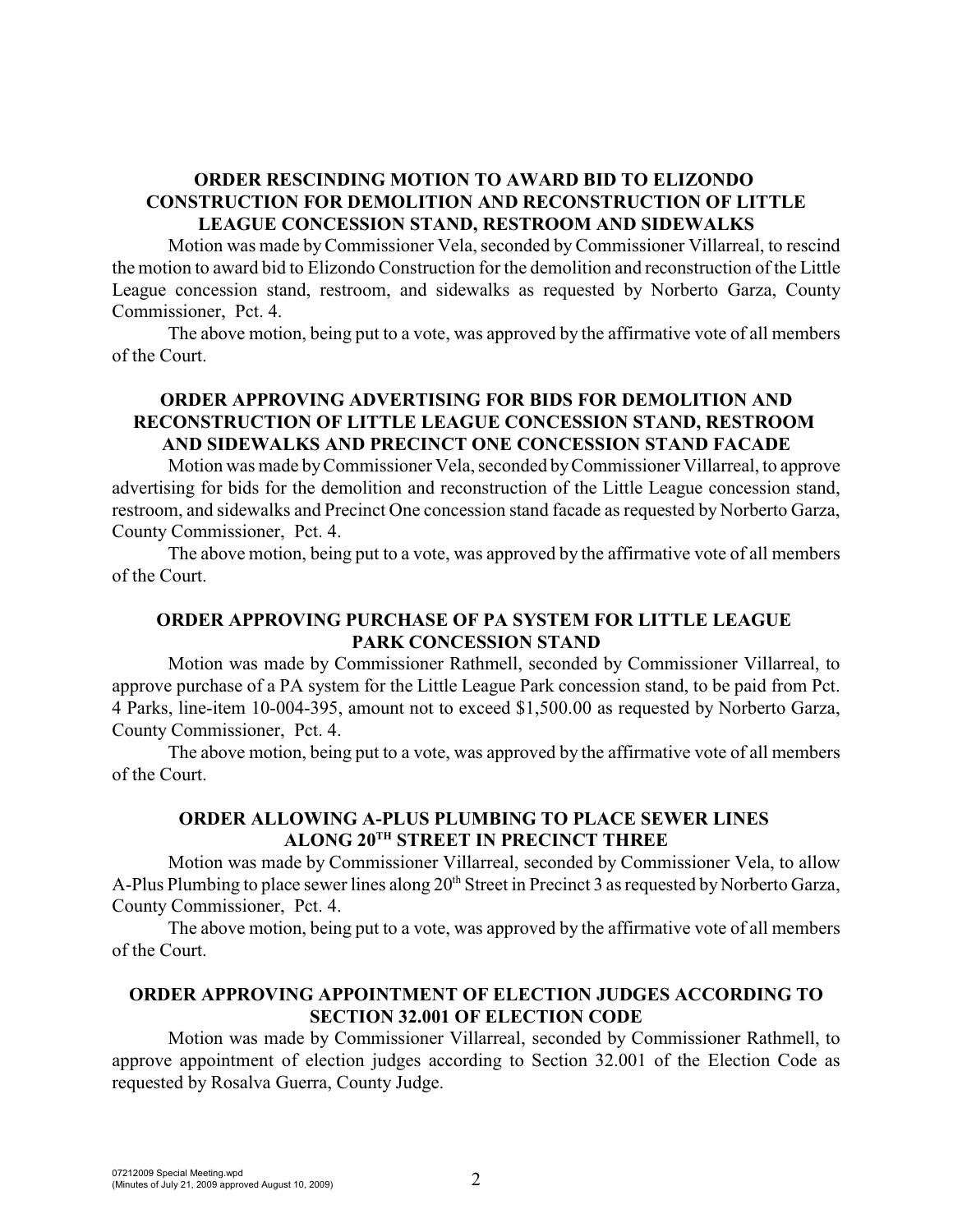#### **ELECTIONS JUDGES AND ALTERNATE JUDGES APPOINTED FOR A TERM OF 2 (TWO) YEARS BEGINNING JULY 2009 (2009 - 2011)**

| Precinct 1                | Presiding Judge | Jorge Serna               |
|---------------------------|-----------------|---------------------------|
| Courthouse                | Alternate Judge | Maria Gonzalez            |
| Precinct 1A               | Presiding Judge | Maria Emma Muñoz          |
| Falcon                    | Alternate Judge | Anayansi M. Muñoz         |
| Precinct 1B               | Presiding Judge | Maria Thelma Ramon        |
| Lopeño                    | Alternate Judge | Jesse Ramon               |
| Precinct 2                | Presiding Judge | Thelma Sanchez            |
| Pavilion                  | Alternate Judge | Guadalupe Hughes          |
| Precinct 2A               | Presiding Judge | Susana Solis              |
| San Ygnacio               | Alternate Judge | Maria Virginia Salazar    |
| Precinct 3                | Presiding Judge | Trinidad Salazar Edgerton |
| Community Center          | Alternate Judge | Omelia Zapata             |
| Precinct 4                | Presiding Judge | Rosa Ena Saenz            |
| Annex                     | Alternate Judge | Zaragoza Rodriguez III    |
| Early Voting Ballot Board | Presiding Judge | Roberto O. Montes         |
|                           | Alternate Judge | Corina Solis              |

The above motion, being put to a vote, was approved by the affirmative vote of Commissioner Villarreal, Rathmell and Garza. Commissioner Vela voted AGAINST. Motion carried.

### **ORDER ACCEPTING RESIGNATION OF RECYCLING DIRECTOR HECTOR LOPEZ, JR.**

Motion was made by Commissioner Villarreal, seconded by Commissioner Vela, to accept the resignation of Recycling Director, Hector Lopez, Jr., effective July 17, 2009, as requested by Rosalva Guerra, County Judge.

The above motion, being put to a vote, was approved by the affirmative vote of all members of the Court.

### **ORDER APPROVING LINE ITEM TRANSFER**

Motion was made byCommissioner Vela, seconded byCommissioner Rathmell, to approve the following line-item transfer as requested by Constable Adalberto Mejia, Pct. 1.

From: Constable, Pct. 1 Fuel & Lubricants 10-550-330 \$1,598.16

To: Constable, Pct. 1 Uniforms 10-550-205 \$1,598.16

The above motion, being put to a vote, was approved by the affirmative vote of all members of the Court.